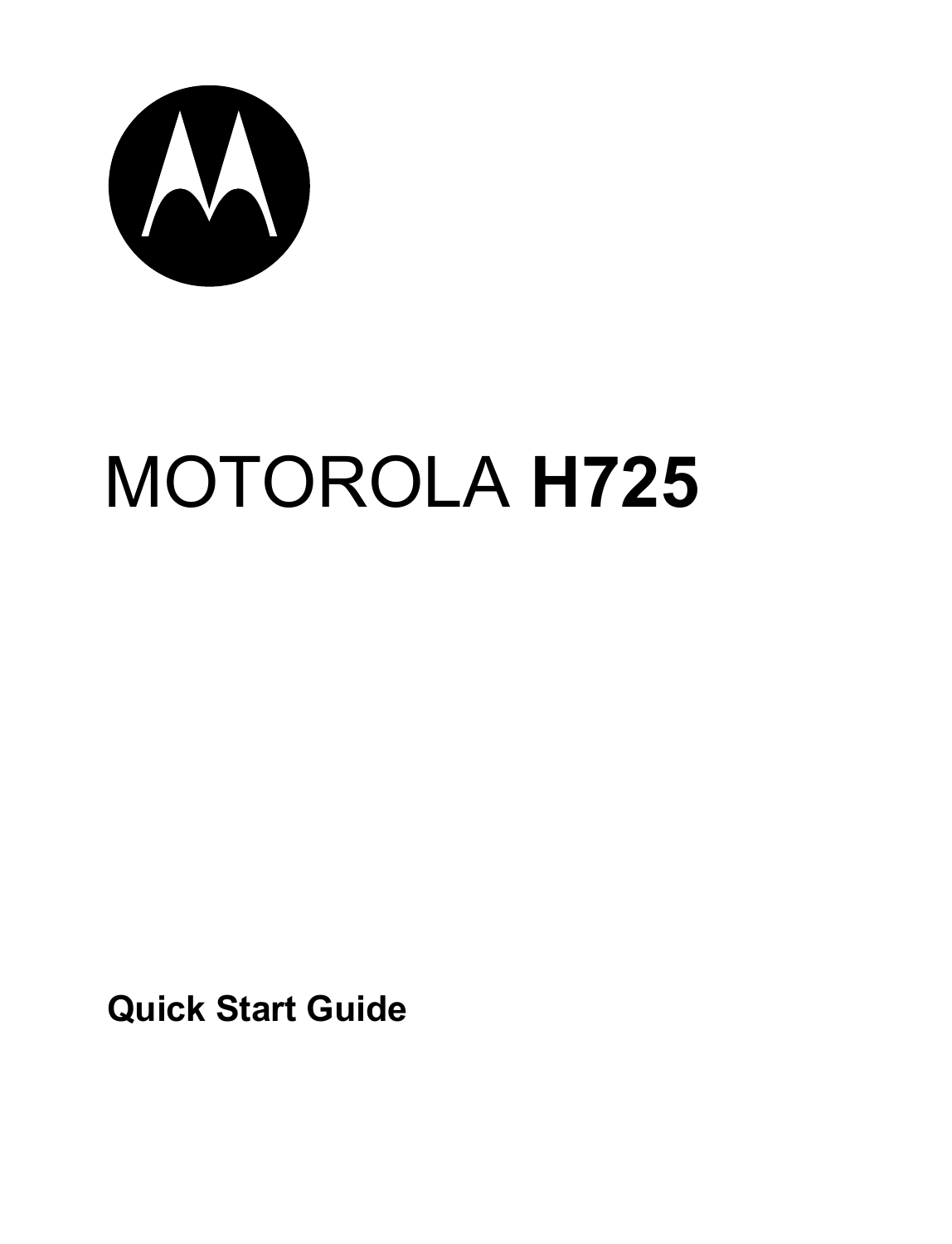# **Congratulations**

Your MOTOROLA **H725** headset is designed for quick connections, clear calls, and lasting comfort.

## **Your headset**

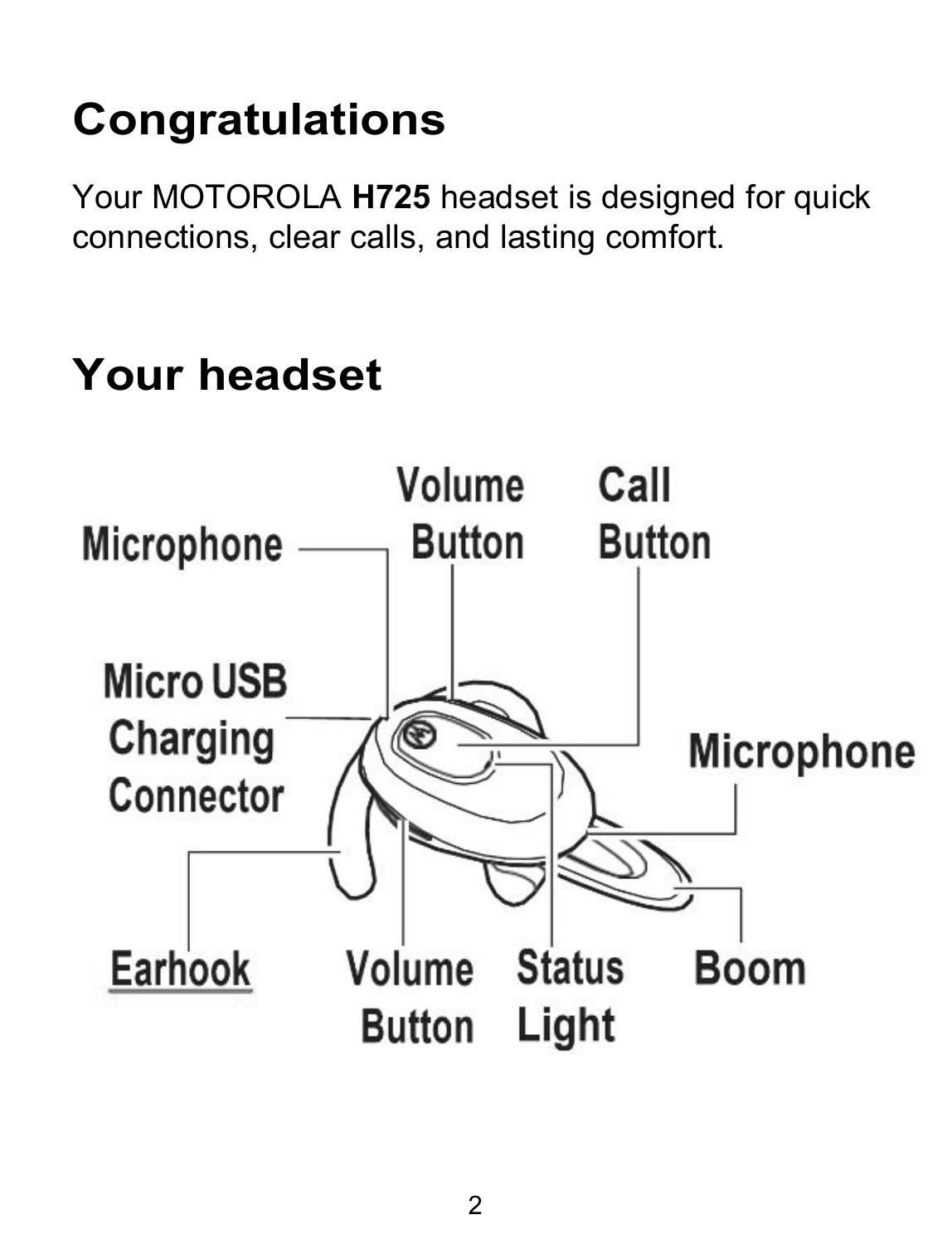# **Charging**

#### **Indicator Light**



While your headset is charging, you won't be able to use it.

**Note:** Your battery is designed to last the life of your product. It should only be removed by a recycling facility. Any attempt to remove or replace your battery will damage your headset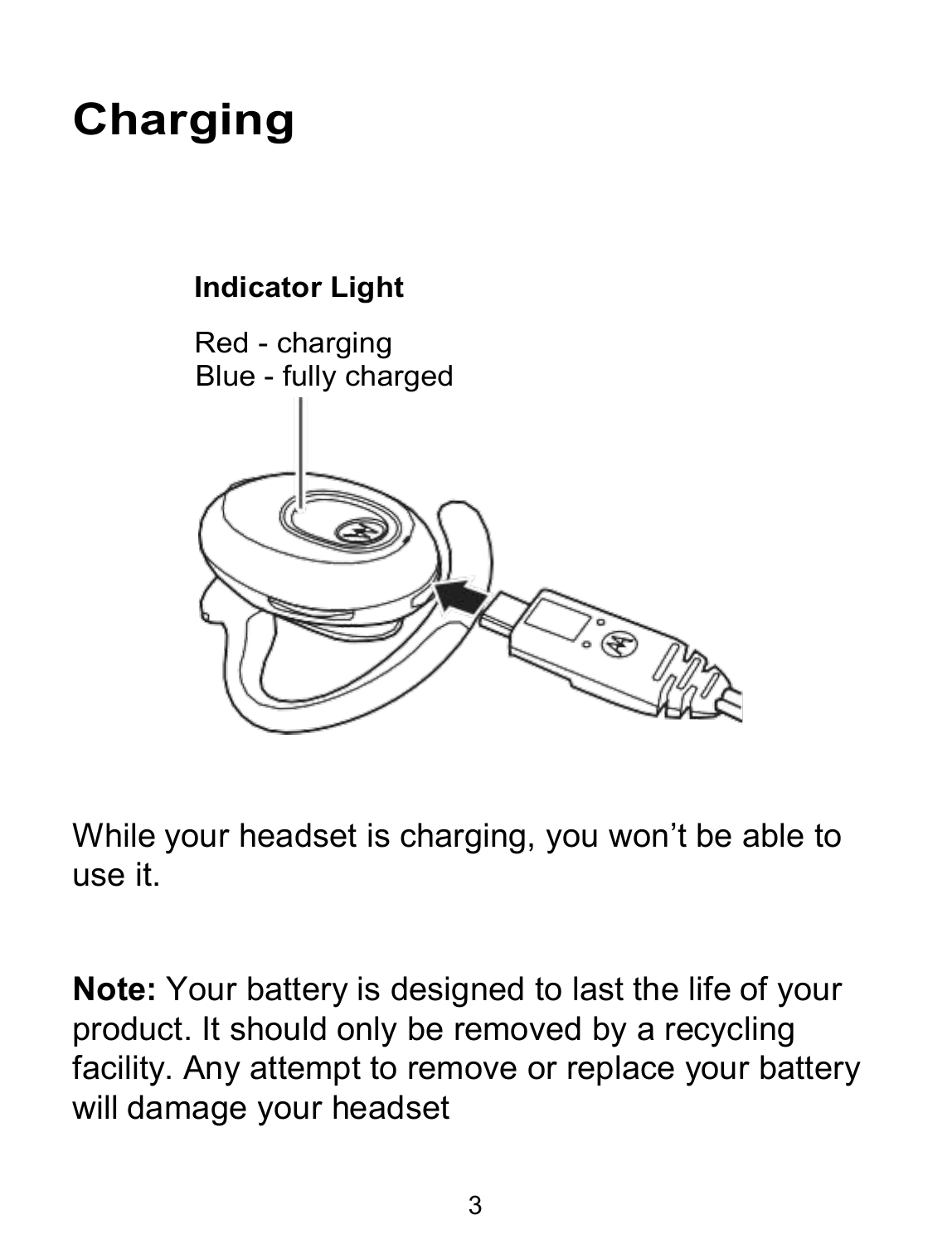## <span id="page-3-0"></span>**Basics**

### Turn on & off

Toturn on/off your headset, flip the boom to the open (extended)/closed (folded under the headset body) position.

- \* Boom is the ON/OFF switch of this headset.
- <span id="page-3-1"></span>\* Automatically switch off after 5 minutes if no connection with phone.

#### Wear it

Open the boom, flex the earhook and loop it over your ear.

Make sure the speaker aligns with your ear canal.

#### Change for left ear use

Open the boom and earhooky and gently lift top of the earhook up and off, flip the headset over, and then hook bottom of the earhook onto the lower hinge pin and lift top of the earhook up and on to the upper hinge pin.



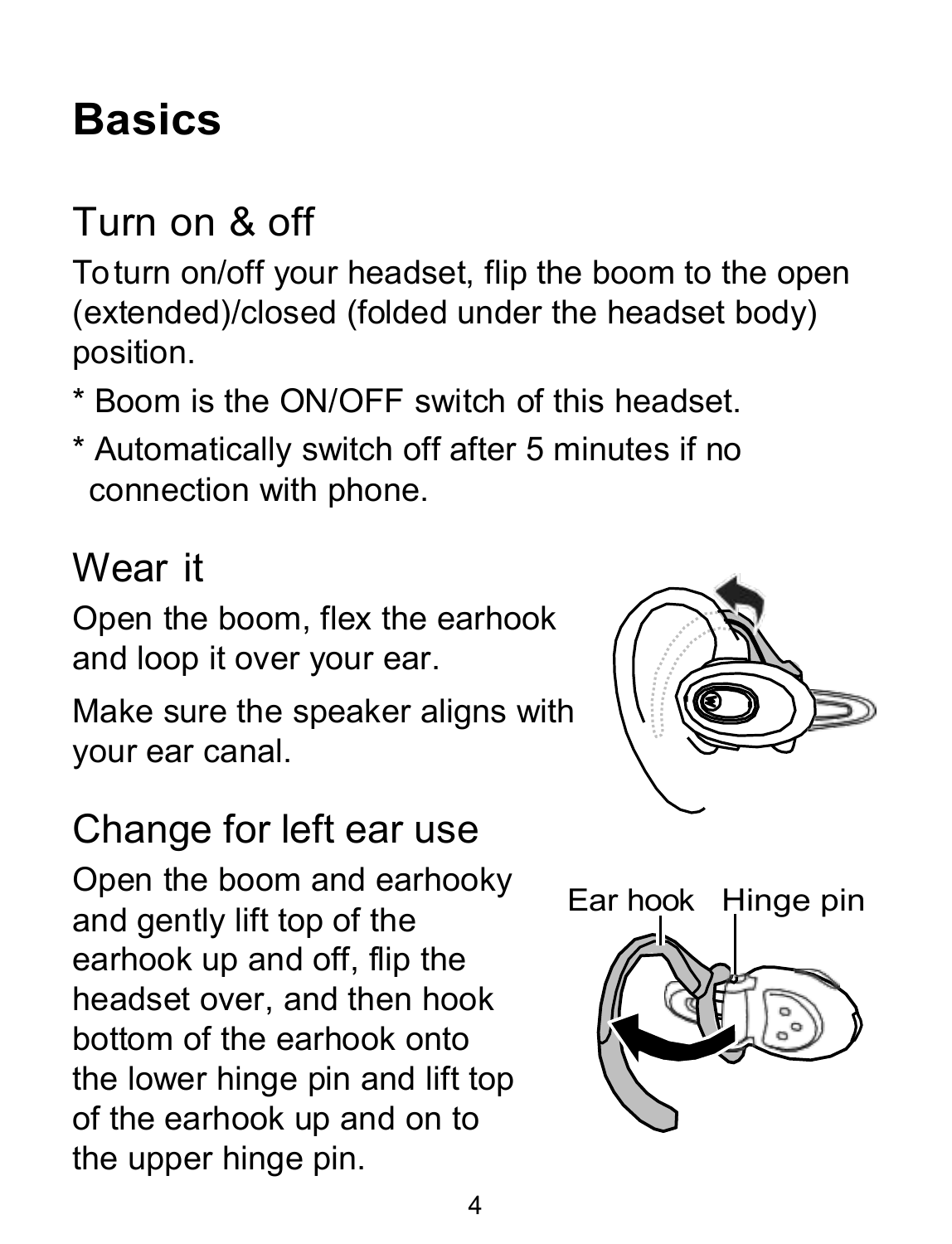## **Pair & connect**

Pair & connect with your phone

- **1** Turn off any Bluetooth® devices previously paired with your headset.
- **2** Turn on the [Bluetooth](#page-3-0) feature on your phone.
- **3** Turn on your headset. The status light is steadily lit in blue, you can hear "power on". (see "Turn on & off")
- **4** The status light will then change to blue and red alternately, you can hear "paring". Select H725 on the bluetooth menu of your phone.
- **5** When your headset successfully connect [to](#page-3-1) your phone, you hear "connected".
- **6** Put the headset on your ear. (see "Wear it")

**Note:** When prompted for the passkey, enter **0000**.

For daily use, make sure your headset is turned on, and your phone's Bluetooth feature is on. Your headset and phone will connect automatically.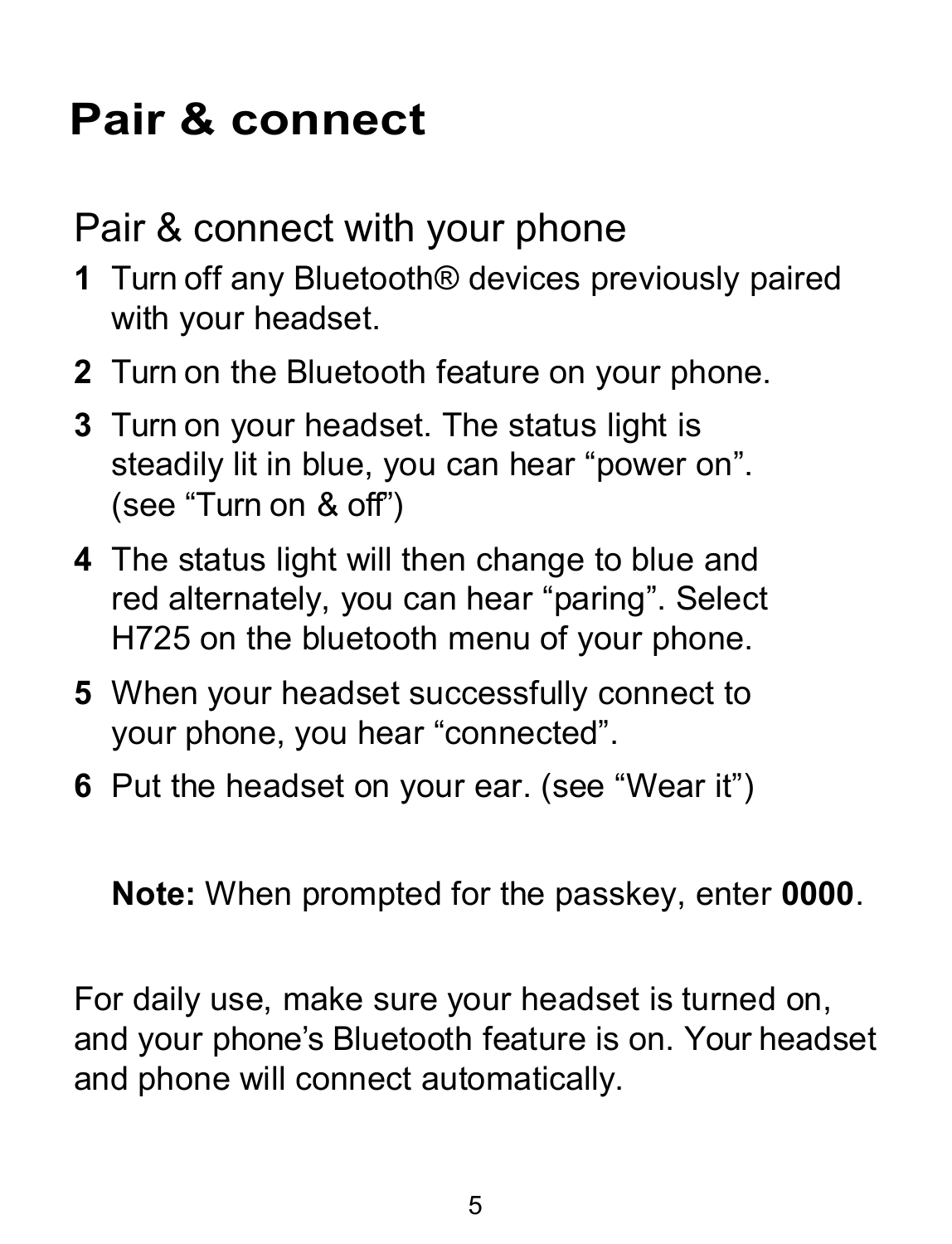## **Button Operation**

Note: Some features are phone/network dependent.

| To                                                           |                                                               |
|--------------------------------------------------------------|---------------------------------------------------------------|
| Switch on                                                    | Flip the boom open (extended)                                 |
| Answer call                                                  | Press the Call Button.                                        |
| Reject call                                                  | Press and hold Call Button for 1<br>second.                   |
| Call Waiting<br>(answer 2 <sup>nd</sup><br>incoming<br>call) | Double Press the Call Button when<br>talking with first call. |
| End a call                                                   | Press the Call Button.                                        |
| Voice<br>Command                                             | Double Press the Call Button                                  |
| Music Mode<br>(Forward)                                      | Press and hold Volume Up Button<br>for 1 second               |
| Music Mode<br>(Backward)                                     | Press and hold Volume Down<br>Button for 1 second.            |
| Switch off                                                   | Flip the boom back (closed)                                   |
| Force Pairing                                                | Press and hold Call Button for 5<br>second.                   |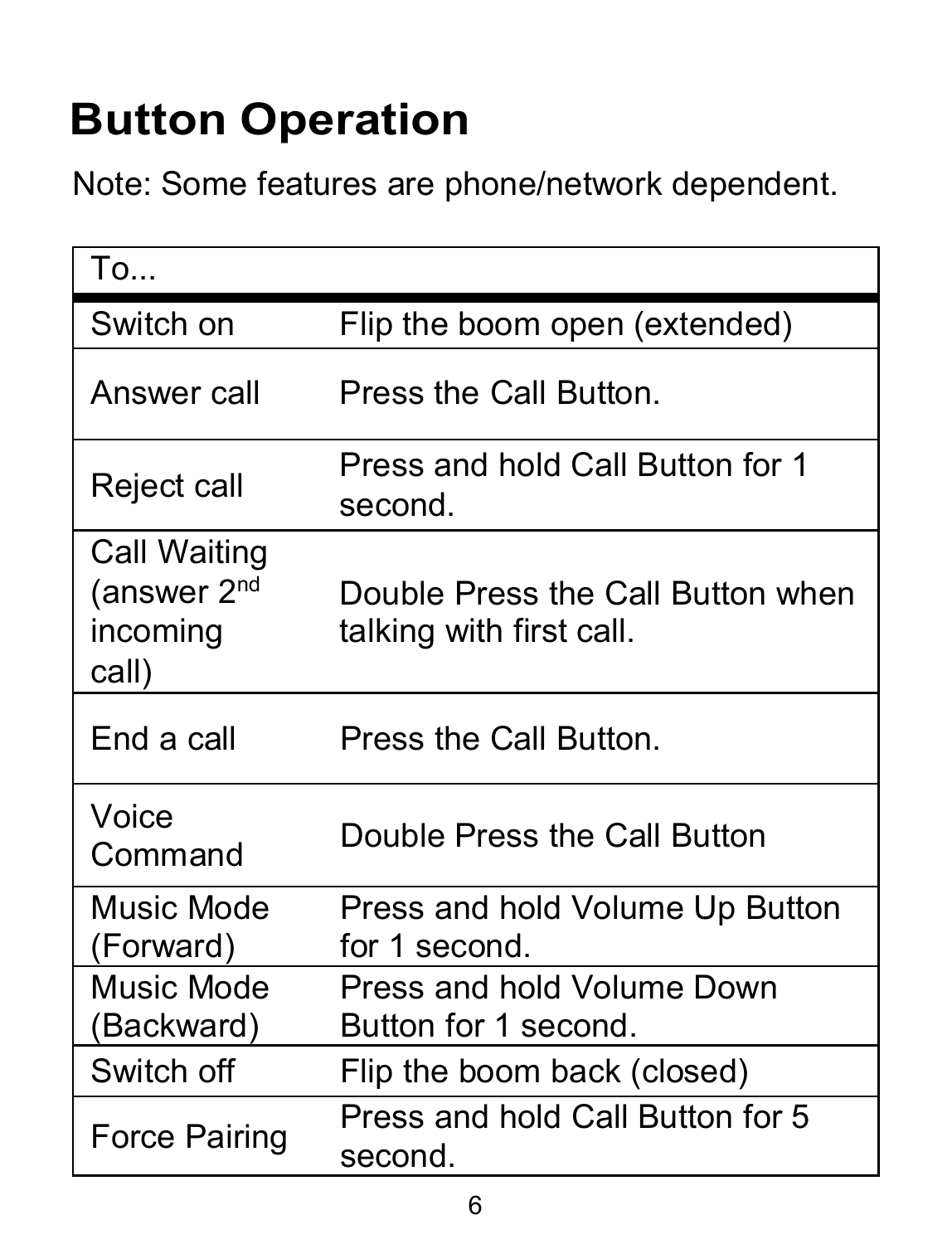# **Status light**

| <b>Headset Status</b>                              | <b>LED</b> Indicator               |  |
|----------------------------------------------------|------------------------------------|--|
| OFF mode charging<br>(charging)                    | Long RED                           |  |
| OFF mode charging<br>(fully charged)               | Long BLUE                          |  |
| Pairing                                            | Flash BLUE and RED<br>alternately  |  |
| Connected and Stand-<br>by/Listening music/calling | Flash BLUE once every<br>5 seconds |  |
| Incoming Call                                      | Flash BLUE once every<br>1 seconds |  |
| Battery capacity less<br>than $15%$                | Flash RED                          |  |
| Power off                                          | Flash RED for 1 second             |  |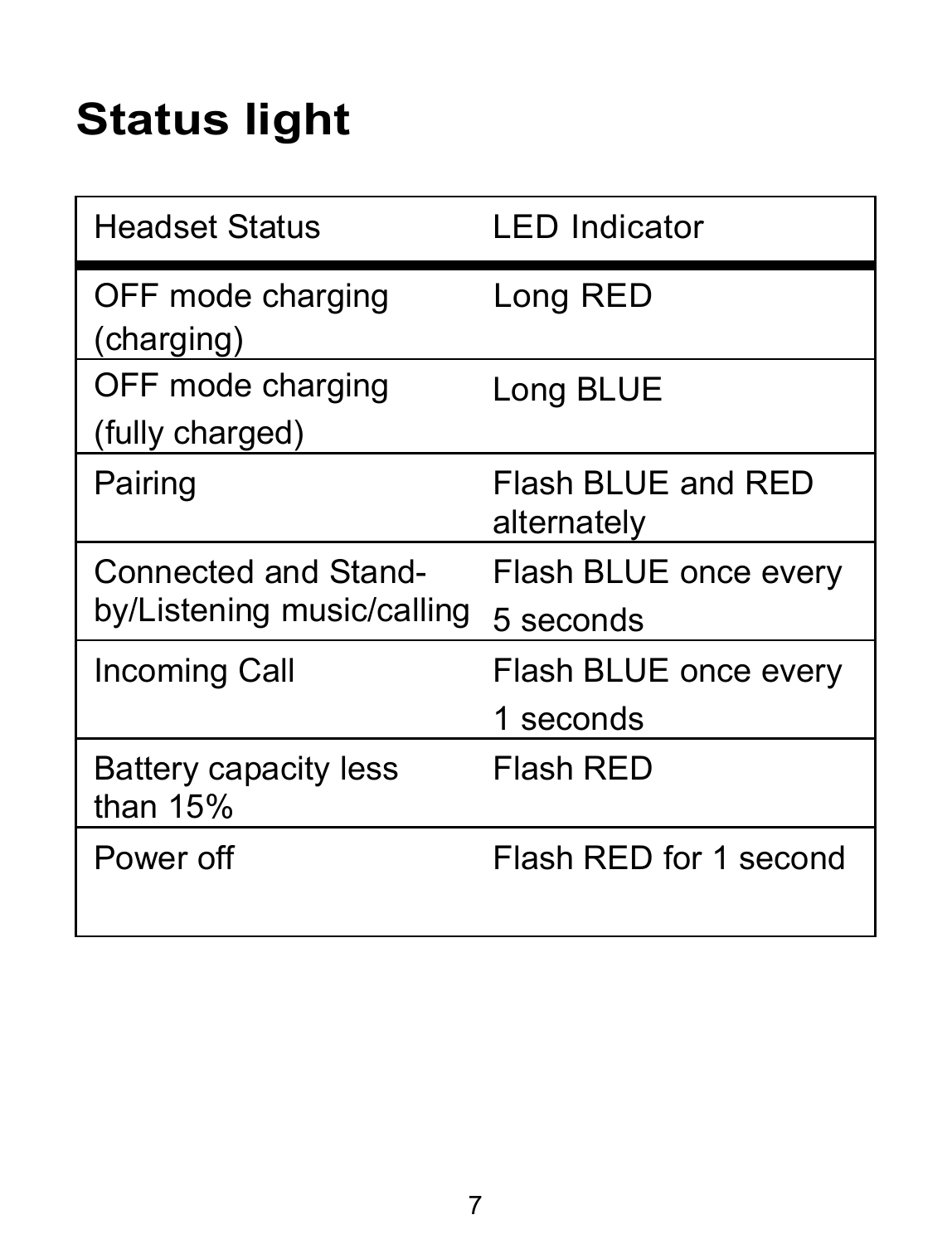### **Safety Instruction**

Toavoid hearing damage, keep the volume ata moderate level. Avoid listening to music at loud volume levels for prolonged periods of time as this may cause permanent hearing damage or hearing loss.

Don't use this product when it is unsafe to do so. For example, while operating a vehicle, cycling, [crossing](http://www.motorolastore.com/support) a road, or any activity which requires your attention and ability to hear.

#### **Help & More**

- Get help: Visit www.motorolastore.com/support or visit www.verve.life for help videos, FAQ's and more.
- Find accessories at: www.motorolastore.com or www.verve.life

#### **General Information**

Consumer Products and Accessories Limited Warranty ("Warranty")

Thank you for purchasing this Motorola branded product manufactured under license by Binatone Electronics International LTD ("BINATONE").

What Does this WarrantyCover?

Subject to the exclusions contained below, BINATONE warrants that this Motorola branded product ("Product") or certified accessory ("Accessory") sold for use with this product that it manufactured to be free from defects in materials and workmanship under normal consumer usage for the period outlined below. This Warranty is your exclusive warranty and is not transferable.

Who is covered?

This Warranty extends only to the first consumer purchaser, and is not transferable.

What will BINATONE do?

BINATONE or its authorized distributor at its option and within a commercially reasonable time, will at no charge repair or replace any Products or Accessories that does not conform to this Warranty. We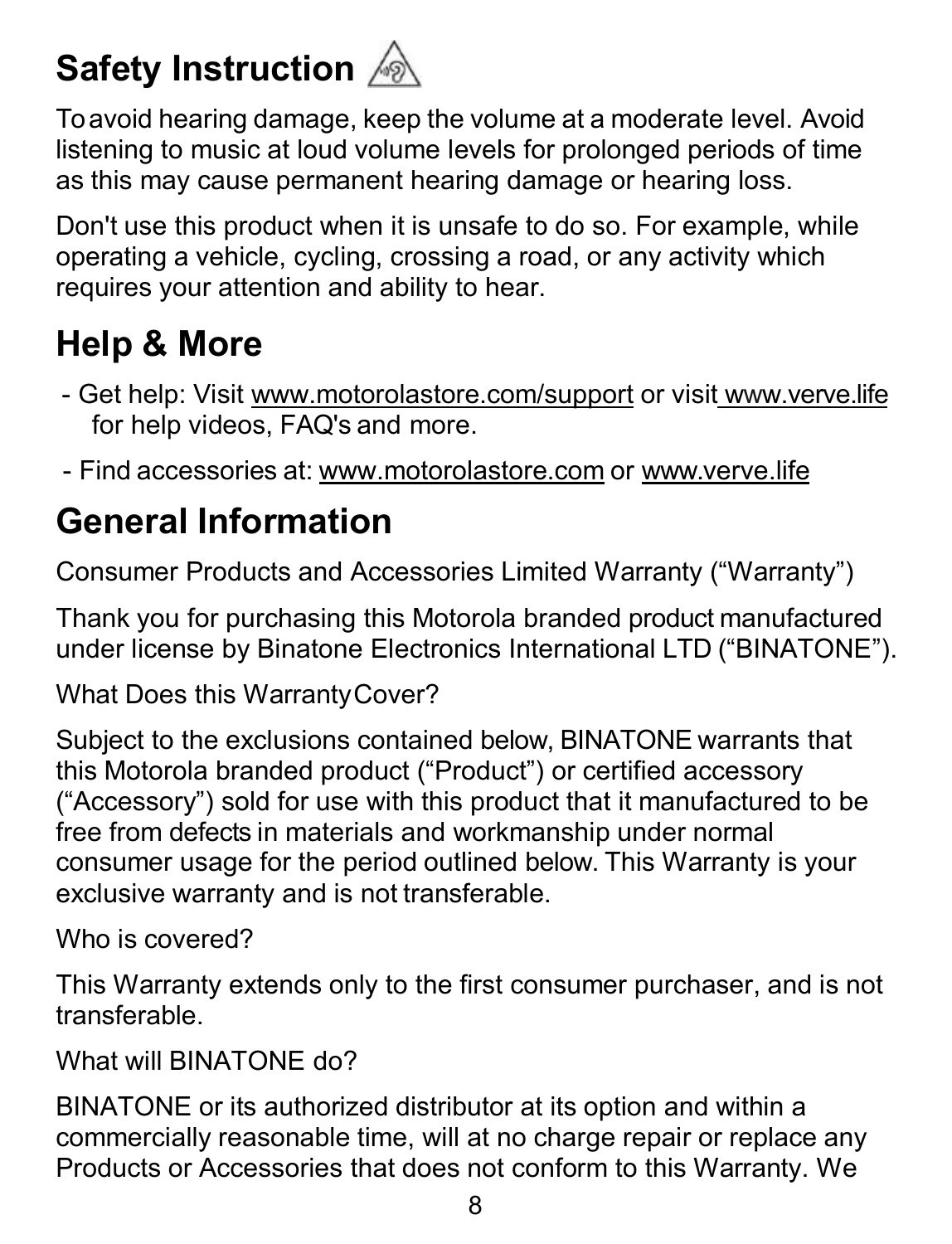may use functionally equivalent reconditioned / refurbished / preowned or new Products, Accessories or parts.

What Other Limitations Are There?

ANY IMPLIED WARRANTIES, INCLUDING WITHOUT LIMITATION THE IMPLIED WARRANTIES OF MERCHANTABILITY AND FITNESS FOR A PARTICULAR PURPOSE, SHALL BE LIMITED TO THE DURATION OF THIS LIMITED WARRANTY, OTHERWISE THE REPAIR OR REPLACEMENT PROVIDED UNDER THIS EXPRESS THE REPAIR OR REPLACEMENT PROVIDED UNDER THIS EXPRESS CONSUMER, AND IS PROVIDED IN LIEU OF ALL OTHER<br>WARRANTIES, EXPRESS OR IMPLIED. IN NO EVENT. SHALL<br>WARRANTIES, EXPRESS OR IMPLIED. IN NO EVENT. SHALL OR<br>MOTOROLA OR BINATONE BE LIABLE, WHETHER IN CONTRACT OR TORT (INCLUDING NEGLIGENCE) FOR DAMAGES IN EXCESS OF THE PURCHASE PRICE OF THE PRODUCT OR ACCESSORY, OR DAMAGES OF ANY KIND, OR LOSS OF REVENUE OR PROFITS, LOSS OF BUSINESS, LOSS OF INFORMATION OR OTHER FINANCIAL LOSS ARISING OUT OF OR IN CONNECTION WITH THE ABILITY OR INABILITY TO USE THE PRODUCTS OR ACCESSORIES TO THE FULL EXTENT THESE DAMAGES MAY BE DISCLAIMED BY

Some jurisdictions do not allow the limitation or exclusion of incidental<br>or consequential damages, or limitation on the length of an implied<br>warranty, so the above limitations or exclusions may not apply to you.<br>This Warr other rights that vary from one jurisdiction to another.

| Consumer<br>Products                                           | One (1) year from the date of the products<br>original purchase by the first consumer<br>purchaser of the product               |
|----------------------------------------------------------------|---------------------------------------------------------------------------------------------------------------------------------|
| Consumer<br>Accessories                                        | Ninety (90) days from the date of the<br>accessories original purchase by the first<br>consumer purchaser of the product        |
| Consumer<br>Accessories<br>that are<br>Repaired or<br>Replaced | The balance of the original warranty or for<br>Ninety (90) days from the date returned to the<br>consumer, whichever is longer. |

**Normal Wear and Tear.**Periodic maintenance, repair and replacement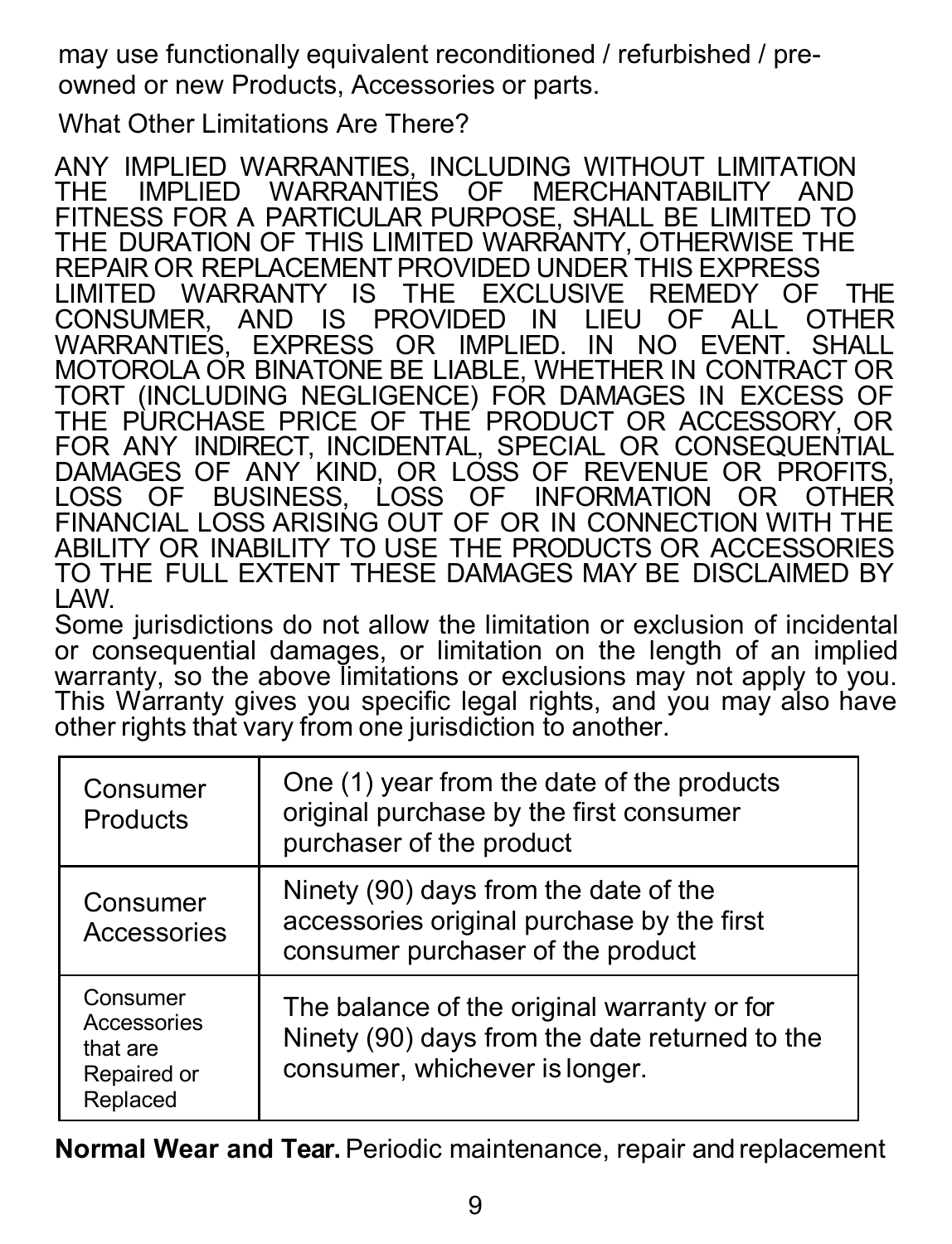of parts due to normal wear and tear are excluded from coverage.<br>Batteries. Only batteries whose fully charged capacity falls below 80%<br>of their rated capacity and batteries that leak are covered by this

Warranty.<br>**Abuse & Misuse**. Defects or damage that result from: (a) improper<br>**operation**, storage, misuse or abuse, accident or neglect, such as<br>physical damage (cracks, scratches, etc.) to the surface of the product<br>resul humidity or heavy perspiration, sand, dirt or the like, extreme heat, or food: (c) use of the Products or Accessories for commercial purposes or subjecting the Product or Accessory to abnormal usage or<br>conditions; or (d) other acts which are not the fault of MOTOROLA or<br>BINATONE, are excluded from coverage.<br>Use of Non-Motorola branded Products and Accessories. D

damage that result from the use of Non-Motorola branded or certified<br>Products or Accessories or other peripheral equipment are excluded from coverage.

**Unauthorized Service or Modification.** Defects or damages resulting or modification in any way by someone other than MOTOROLA,<br>BINATONE or its authorized service centers, are excluded from coverage.<br>Altered Products. Products or Accessories with (a) serial numbers or

date tags that have been removed, altered or obliterated; (b) broken seals or that show evidence of tampering: (c) mismatched board serial numbers; or (d) nonconforming or non-Motorola branded housings, or<br>parts, are excluded from coverage. Communication Services. Defects,<br>damages, or the failure of Products or Accessories due to any<br>communication service or

Products or Accessories is excluded from coverage.<br>
You will receive instructions on how to ship the Products or<br>
You will receive instructions on how to ship the Products of<br>
Repair Center. To obtain service, you must inc the date, place and seller of the Product;(c) if a warranty card was included in your box, a completed warranty card showing the serial number of the Product; (d) a written description of the problem; and, most importantly; (e) your address and telephone number.

#### **Disposal of the Device (environment)**

At the end of the product life cycle, you should not dispose of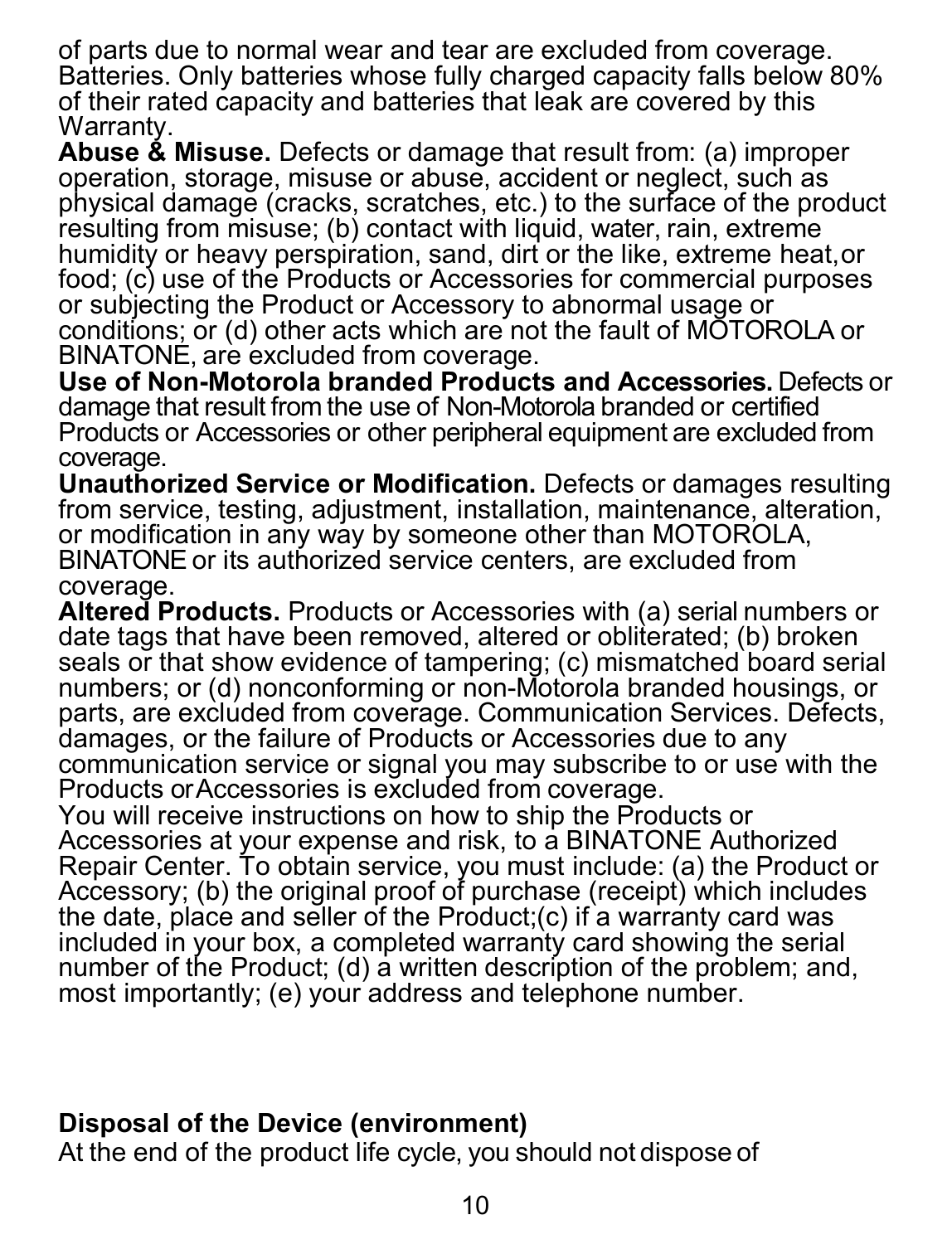this product with normal household waste. Take this product to a collection point for the recycling of electrical and electronic collection point for the recycling of electrical and electronic equipment. The symbol on the product, user's guide and/or box indicates this.



Some of the product materials can be re-used if you take them to a recycling point. By reusing some parts or raw materials from used products you make an important contribution to the protection of the

Please contact your local authorities in case you need more information on the collection points in your area.

European Union Directives Conformance Statement

The following CE compliance information is applicable to Motorola products that carry one of the following CE marks.

# $\epsilon$

- Hereby, Binatone declares that this product is in compliance with:<br>- The essential requirements and other relevant provisions of<br>RED Directive 2014/53/EU
- 
- All other relevant EU Directives<br>- The Declaration of Conformity can be obtained at https://hubbleconnected.com/eu/eu-documents-of- conformity

#### **FCC Notice to Users**

The following statement applies to all products that bear the FCC logo and/or FCC ID on the product label.

This equipment has been tested and found to comply with the limits for a Class B digital device, pursuant to part 15 of the FCC Rules. See 47 CFR Sec. 15.105(b). These limits are designed to provide reasonable protection against harmful interference in a residential installation. This equipment generates, uses and can radiate radio frequency energy and, if not installed and used in accordance with the instructions, may cause harmful interference to radio